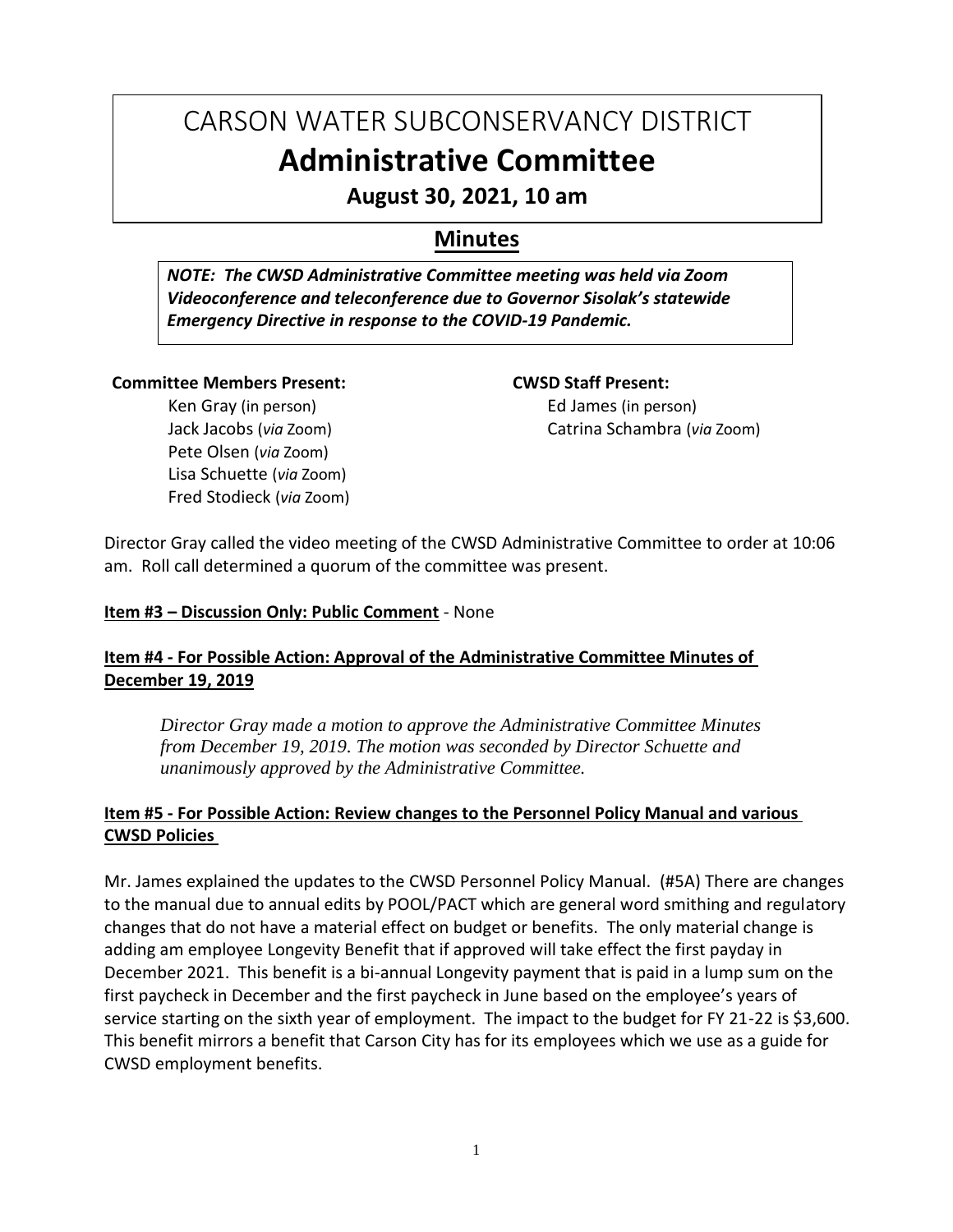*Director Stodieck made a motion to approve the proposed changes to the CWSD Personnel Policy Manual including the addition of the Longevity Benefit as presented. The motion was seconded by Director Stodieck and unanimously approved by the Administrative Committee.*

The proposed changes to various policies below were considered as a group:

- #5B Criteria for Selecting Board Officers (updated to include Storey County)
- #5C Criteria for Budget Expenditures (language edit)
- #5D Selecting Committee Members (change to every 2 years)
- #5E Cost of Living Adjustment Policy (New)
- #5F Debt Management Policy (Added NRS 350.013 language)
- #5G Director Meeting Compensation (Director's fee NOT paid for telephone only attendance)

*There was discussion regarding the Director Compensation Policy. Consensus was that Directors should be compensated for their participation on the Board in whatever manner is available and not to penalize them for unavoidable circumstances. It was agreed that inperson attendance is always the goal if possible.*

*Director Jacobs made a motion to approve the proposed policy changes as presented, except the Director Compensation Policy, which will include compensation for in-person, Zoom video or telephone-only attendance. The motion was seconded by Director Stodieck and unanimously approved by the Administrative Committee.*

# **Item #6 - For Possible Action: Review Salary comparisons for the various CWSD positions**

Mr. James explained that due to the small size of our organization it does not offer employees an opportunity to move up. A salary study was suggested a few years ago to make sure that CWSD staff is being paid a competitive salary and benefit package. He stated that he has a great staff, and he is looking for guidance from the committee on how best to recognize them and keep them motivated to stay with CWSD.

There was discussion on how and what grants cover salary costs. There was consensus that CWSD needs to do its best to retain its wonderful staff with potential for growth and steps for future increases.

Mr. James recommended that the annual COLA increase be moved to be effective on January 1 each year instead of July 1, effective January 1, 2022, and be annual from that date going forward to give another COLA bump to employees during this fiscal year. The salary study shows that an increase is the hourly rates and range of steps can be adjusted to facilitate a more competitive pay scale. He suggests this change become effective July 1, 2022.

*Director Gray made a motion to approve the proposed changes to CWSD pay scales and steps effective July 1, 2021, and annual COLA increases changed to January 1 of each year as presented. The motion was seconded by Director Schuette and unanimously approved by the Administrative Committee.*